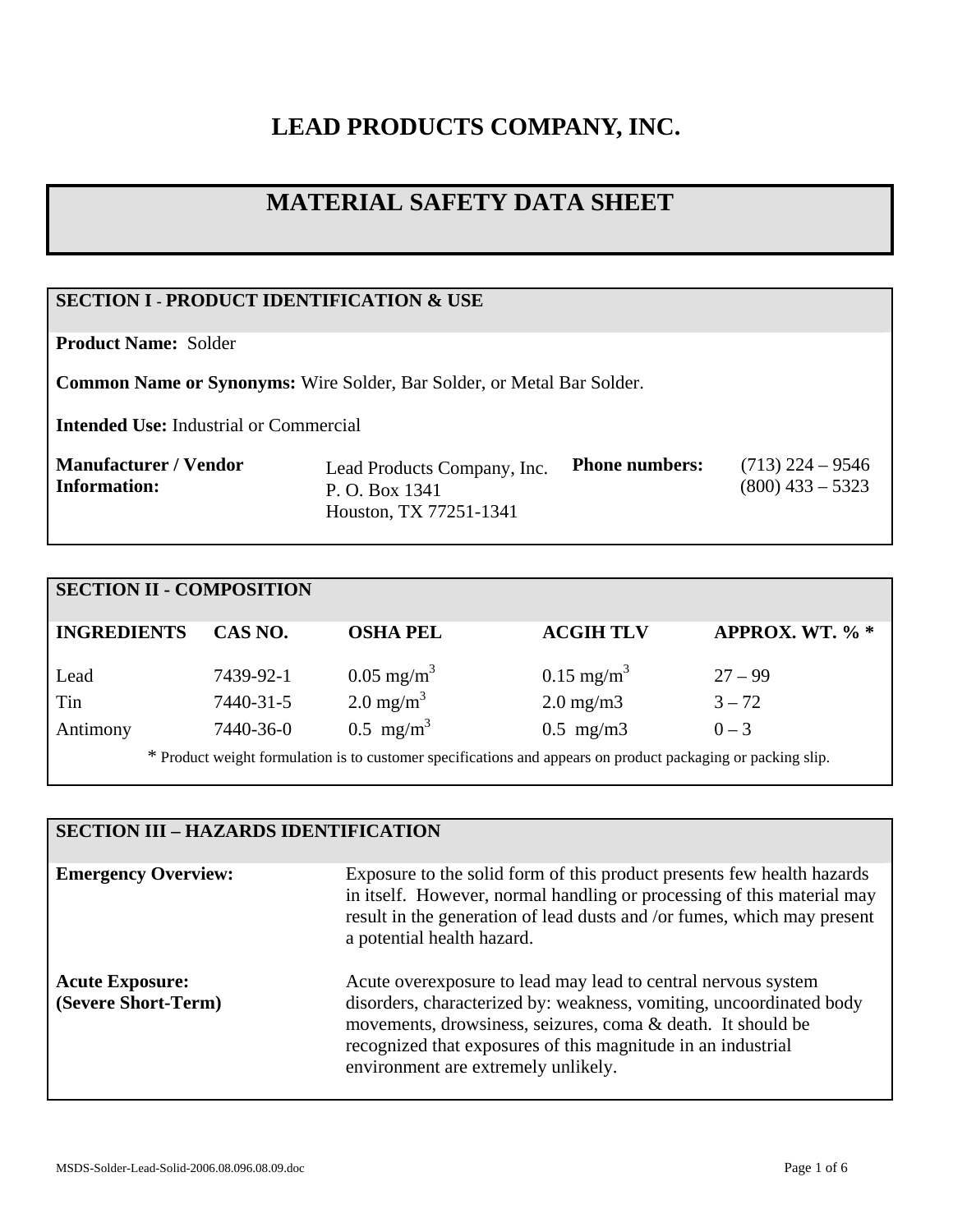#### **SECTION III – HAZARDS IDENTIFICATION (continued)**

| <b>Chronic Exposure:</b><br>(Prolonged) | Chronic overexposure to lead can result in systemic lead poisoning with<br>symptoms of: metallic taste, anemia, insomnia, weakness, constipation,<br>abdominal pain, gastrointestinal disorders, joint and muscle pains, and<br>muscular weakness, and may cause damage to the blood-forming,<br>nervous kidneys & reproductive systems. Damage may include<br>reduced fertility in both men and women, damage to the fetus of<br>exposed pregnant women, anemia, muscular weakness and kidney<br>dysfunction. |                  |                  |
|-----------------------------------------|----------------------------------------------------------------------------------------------------------------------------------------------------------------------------------------------------------------------------------------------------------------------------------------------------------------------------------------------------------------------------------------------------------------------------------------------------------------------------------------------------------------|------------------|------------------|
| <b>Carcinogenicity:</b>                 | NTP: Yes                                                                                                                                                                                                                                                                                                                                                                                                                                                                                                       | <b>IARC:</b> Yes | <b>OSHA:</b> Yes |
| Eye:                                    | Dust, vapor and/or fume may cause irritation.                                                                                                                                                                                                                                                                                                                                                                                                                                                                  |                  |                  |
| <b>Skin Contact:</b>                    | Dust, vapor and/or fume may cause irritation.                                                                                                                                                                                                                                                                                                                                                                                                                                                                  |                  |                  |
| <b>Skin Absorption:</b>                 | Dust, vapor and/or fume are not readily absorbed through the skin.                                                                                                                                                                                                                                                                                                                                                                                                                                             |                  |                  |
| <b>Inhalation:</b>                      | Dust, vapor and/or fume may be irritating to the respiratory system, and<br>can result in both acute and chronic overexposure.                                                                                                                                                                                                                                                                                                                                                                                 |                  |                  |
| <b>Ingestion:</b>                       | Dust, vapor and/or fume may be absorbed through the digestive system,<br>and can result in both acute and chronic overexposure.                                                                                                                                                                                                                                                                                                                                                                                |                  |                  |

#### **SECTION IV- EMERGENCY AND FIRST AID PROCEDURES**

| Eye:                 | Flush well with running water to remove particulate (s). If irritation |
|----------------------|------------------------------------------------------------------------|
|                      | persists, get medical attention.                                       |
|                      |                                                                        |
| <b>Skin Contact:</b> | Follow normal hygiene $\&$ first aid procedures - wash with soap and   |
|                      | water.                                                                 |
|                      |                                                                        |
| <b>Inhalation:</b>   | Remove from exposure. Get medical attention if experiencing effects of |
|                      | overexposure. See Section III.                                         |
|                      |                                                                        |
| <b>Ingestion:</b>    | Give water; induce vomiting only in a conscious non-convulsing         |
|                      | individual; obtain immediate medical attention.                        |
|                      |                                                                        |

#### **Note to Physician:**

Lead and its inorganic compounds are neurotoxins which may produce peripheral neuropathy. For an overview of the effects of lead exposure, consult Occupational Safety and Heath Administration (OSHA) Appendix A of occupational exposure to lead (29 CFR 1910.1025). Tin and its inorganic compounds are primary chemical irritants of the skin, and stannic oxide has been shown to cause benign pneumoconiosis.

#### **Additional Information**

Pre-employment medical evaluations are recommended for large users of this product (required at contaminant exposure levels exceeding the lead allowable - see OSHA Lead Standard, 29 CFR 1910.1025). Attention should be directed to skin, eyes, respiratory tract, blood, kidneys, pulmonary function and neurological health.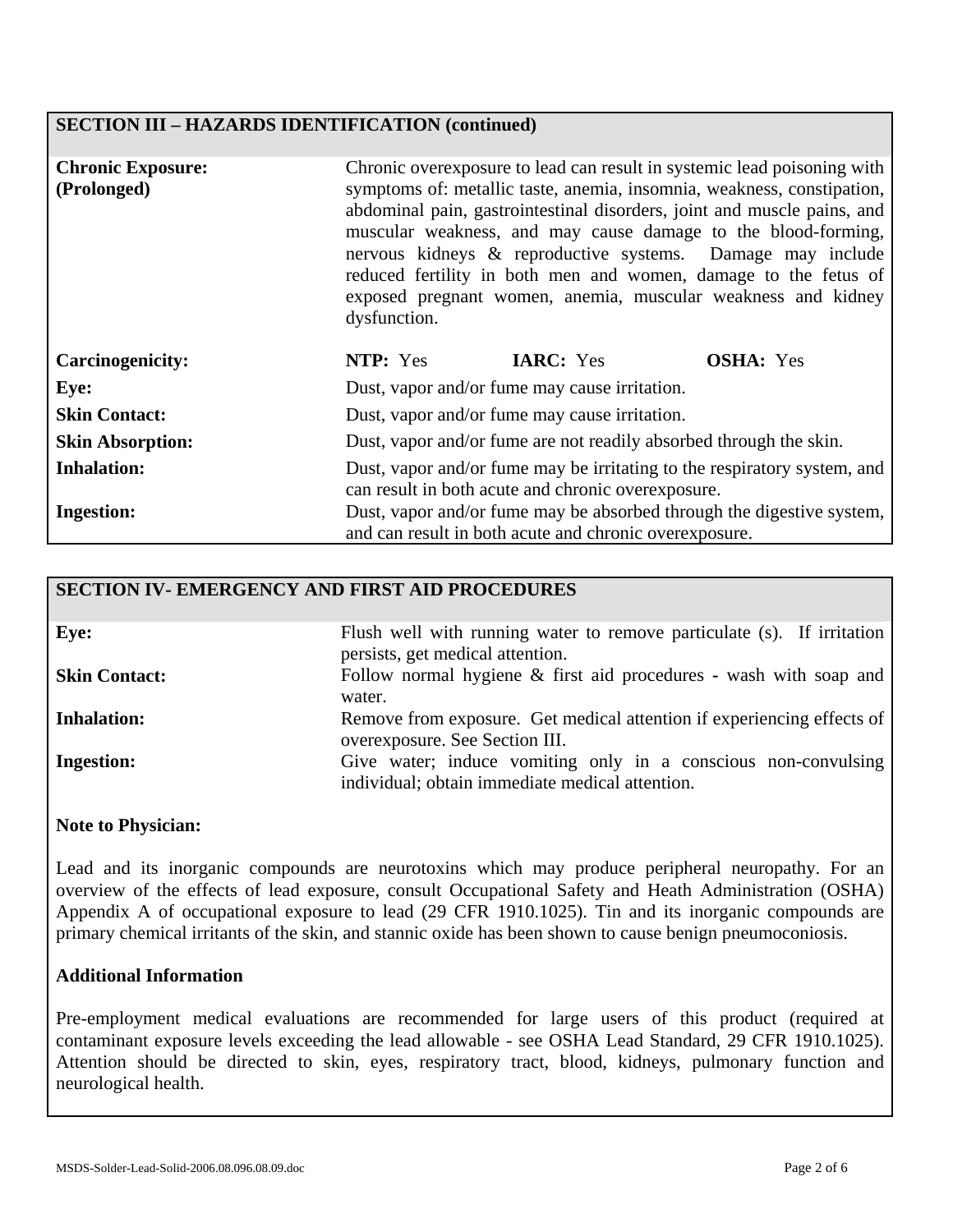### **SECTION IV- EMERGENCY AND FIRST AID PROCEDURES (continued)**

Periodic medical examinations should be repeated on an annual basis for those employees exposed to potentially hazardous levels of this product. Please consult the U.S. OSHA lead standard (29 CFR 1910.1025) for specific guidance; periodic medical examinations are required under certain circumstances.

U.S. OSHA biological limit for blood lead level as prescribed at U.S. OSHA standard 29 CFR 1910.1025.

#### **SECTION V- FIRE AND EXPLOSION HAZARD INFORMATION**

| <b>Flash point:</b>                      | Non-flammable                                                                                                                                                 |
|------------------------------------------|---------------------------------------------------------------------------------------------------------------------------------------------------------------|
| <b>Flammable limits:</b>                 | Not applicable                                                                                                                                                |
| <b>Extinguishing media:</b>              | Dry chemical, CO2 should be used on surrounding fire.                                                                                                         |
|                                          | Do not use water on fires where molten metal is present.                                                                                                      |
| <b>Special fire fighting procedures:</b> | Use approved full-face piece self-contained breathing apparatus $\&$ full<br>protective clothing if involved in fire.                                         |
| Unusual fire & explosion<br>hazards:     | Molten metals produce fume/dust/mist that may be toxic $\&$ /or<br>respiratory irritants. Products or dust can react vigorously w/strong<br>oxidizing agents. |

#### **SECTION VI – ACCIDENTAL RELEASE MEASURES**

| <b>Spill or Leak Procedures:</b> | 1) Material in dust form - minimize exposure. Clean-up using dustless                                                                                    |  |  |
|----------------------------------|----------------------------------------------------------------------------------------------------------------------------------------------------------|--|--|
|                                  | methods (e.g., HEPA vacuum). Do not use compressed air.<br>2) Place in closed labeled containers for recycling or disposal.<br>3) Keep out of waterways. |  |  |
|                                  |                                                                                                                                                          |  |  |
|                                  |                                                                                                                                                          |  |  |
|                                  |                                                                                                                                                          |  |  |
|                                  | Note: Response personnel should wear protective clothing $\&$                                                                                            |  |  |

**Other Procedures:** For large product users or operations involving large product quantities, we recommend that the purchaser establish a Spill Prevention, Control and Countermeasures (SPCC) Plan. The SPCC Plan should include procedures for proper storage as well as clean-up of spills or leaks. The procedures should conform to safe practices and provide for proper recovery and/or disposal. Depending on the quantity spilled, notification to the National Response Center (800-424-8802) may be required in case of hazardous substances. (See U.S. EPA and U.S. DOT regulations; also various state and local regulations.)

respiratory protection where dust/fume exposure exists.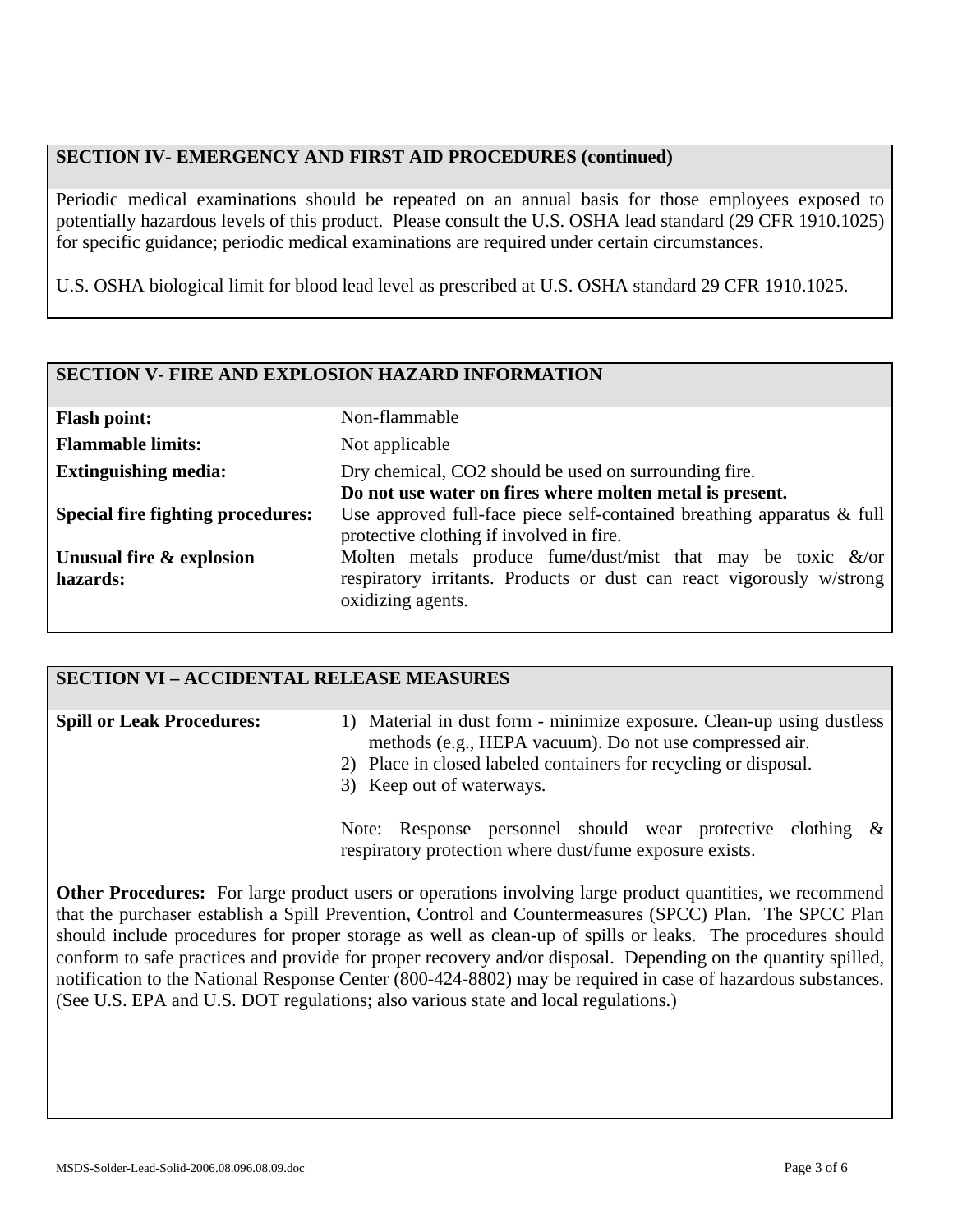## **SECTION VII – HANDLING & STORAGE**

**Handling Information:** Practice good housekeeping procedures to prevent dust accumulations. Keep material dry, where accidental contact with acids is not possible. Avoid storage near incompatible materials (see Section X). Avoid skin contact and keep away from children & their environment, feed products, food products and domestic animals.

**Other Precautions**: Special attention is drawn to the requirements of the U.S. OSHA Lead Standard (29 CFR 1910.1025) and Respirator Standard (29 CFR 1910.134) should airborne exposures exceed the U.S. OSHA Action Level (AL) or PEL. Inadvertent contaminants to product such as moisture, ice, snow, grease, or oil can cause an explosion when charged to a molten metal bath or melting furnace (preheating metal should remove moisture from product).

#### **SECTION VIII – EXPOSURE CONTROLS / PERSONAL PROTECTION**

**Respiratory Protection**: Respiratory protection is required where airborne exposures exceed U.S. OSHA /ACGIH permissible air concentrations. Respirator selection shall be made in accordance with the U.S. OSHA Occupational Exposure Standard for Lead at 29 CFR 1910.1025 and the Respiratory Protection Standard at 29 CFR 1910.134.

**Ventilation**: Good general dilution ventilation or ventilation, as described in "industrial ventilation, a manual of recommended practice", by the American Conference of Governmental Industrial Hygienists (ACGIH), is recommended in order to maintain exposure levels below the Threshold Limit Values (TLV's) specified by U.S. OSHA or other local or state regulations.

**Protective Gloves:** Recommended for prolonged contact/heat. Required above the lead PEL.

**Eye Protection:** Safety glasses or goggles are recommended where the possibility of getting dust particles in the eyes exists. A face shield is recommended in areas around molten metal.

**Other Protective Equipment:** Full protective clothing and shoes are required for employee exposure above the lead PEL. Other safety equipment should be worn as appropriate for the work environment. Keep work clothing separate from street clothes.

**Work/Hygienic Practices**: Do not permit eating, drinking, or the use of cosmetics or tobacco products while handling or processing material or while in work areas. Practice good personal hygiene procedures. Wash hands and face thoroughly before eating, drinking, applying cosmetics, or using tobacco products. Full protective clothing is to be worn by workers exposed to concentrations of lead dust/fume above the PEL, and showering is required before changing into street clothes. Keep work clothing separate from street clothes. Work clothes and equipment should remain in designated lead contaminated areas and never taken home or laundered with personal clothing. Avoid inhalation and ingestion of product, and activities which generate dust or fume. Keep melting temperatures as low as possible to minimize the generation of fume.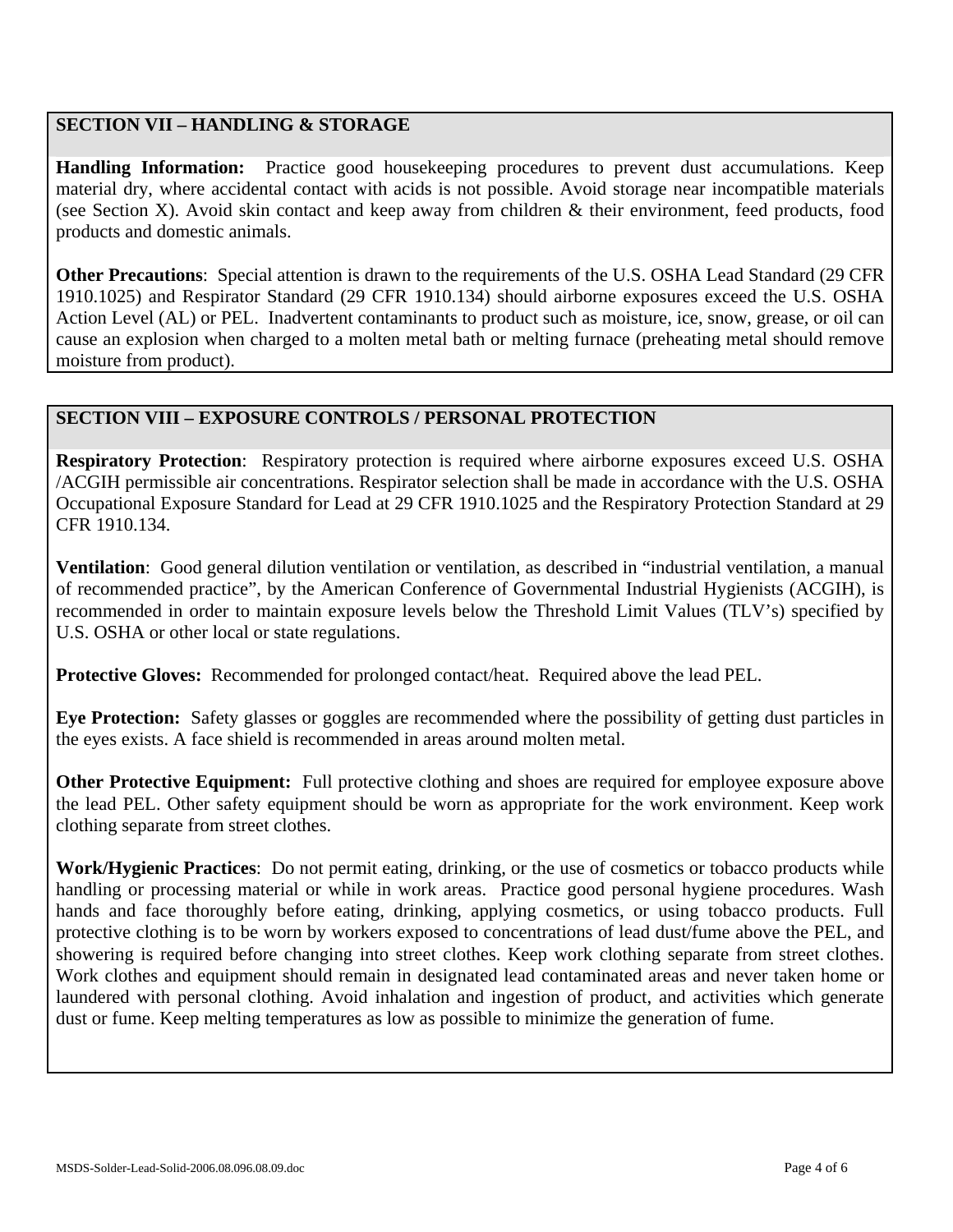## **SECTION IX – PHYSICAL/ CHEMICAL CHARACTERISTICS**

| <b>Appearance At Normal Conditions:</b> | Gray to Silver Metallic |
|-----------------------------------------|-------------------------|
| <b>Odor At Normal Conditions:</b>       | No Detectable Odor      |
| Specific Gravity $(H20 = 1)$ :          | $5.8 - 11.3$            |
| <b>Melting Point (Degrees F):</b>       | $>$ 486 $\degree$ F     |
| <b>Boiling Point (Degrees F):</b>       | $> 2516$ °F             |
| <b>Solubility In Water:</b>             | Insoluble               |
| <b>Evaporation Rate</b>                 | Not Applicable          |
| <b>Vapor Density:</b>                   | Not Applicable          |
| <b>Vapor Pressure:</b>                  | Not Applicable          |
| pH:                                     | Not Applicable          |
|                                         |                         |

| <b>SECTION X - STABILITY &amp; REACTIVITY</b> |                                                                                                                                                                                                                  |  |  |
|-----------------------------------------------|------------------------------------------------------------------------------------------------------------------------------------------------------------------------------------------------------------------|--|--|
| <b>Stability:</b>                             | Stable                                                                                                                                                                                                           |  |  |
| <b>Conditions To Avoid:</b>                   | Accidental contact with acids or strong oxidizers                                                                                                                                                                |  |  |
| <b>Incompatibility:</b>                       | Strong oxidizers, hydrogen peroxide; active metals - sodium and<br>potassium. Powdered lead fused with ammonium nitrate may cause a<br>violent reaction.<br>Never mix molten metal with water - it will explode. |  |  |
| <b>Hazardous Decomposition</b>                | Heavy metal oxide fumes vapor, and/or dust may be generated at                                                                                                                                                   |  |  |
| <b>By Products:</b>                           | high temperatures.                                                                                                                                                                                               |  |  |
| <b>Hazardous Polymerization:</b>              | Will not occur                                                                                                                                                                                                   |  |  |

# **SECTION XI – DISPOSAL CONSIDERATIONS**

**Waste disposal methods:** May have value if recycled. Dispose of toxic substances & hazardous wastes in accordance with all federal, state and/or local disposal or discharge regulations. Under the Resource Conservation and Recovery Act (RCRA), it is the responsibility of the user of the product to determine, at the time of disposal, whether the product falls under the RCRA as a hazardous waste. This is because product uses, transformations, synthesis, mixtures, etc. may cause the resulting end-product to be classified as hazardous.

### **SECTION XII – TRANSPORTATION INFORMATION**

| <b>U.S. DOT Shipping Name:</b> |
|--------------------------------|
| <b>Hazard Class:</b>           |

Not regulated by U.S. DOT as shipped **Not Applicable**